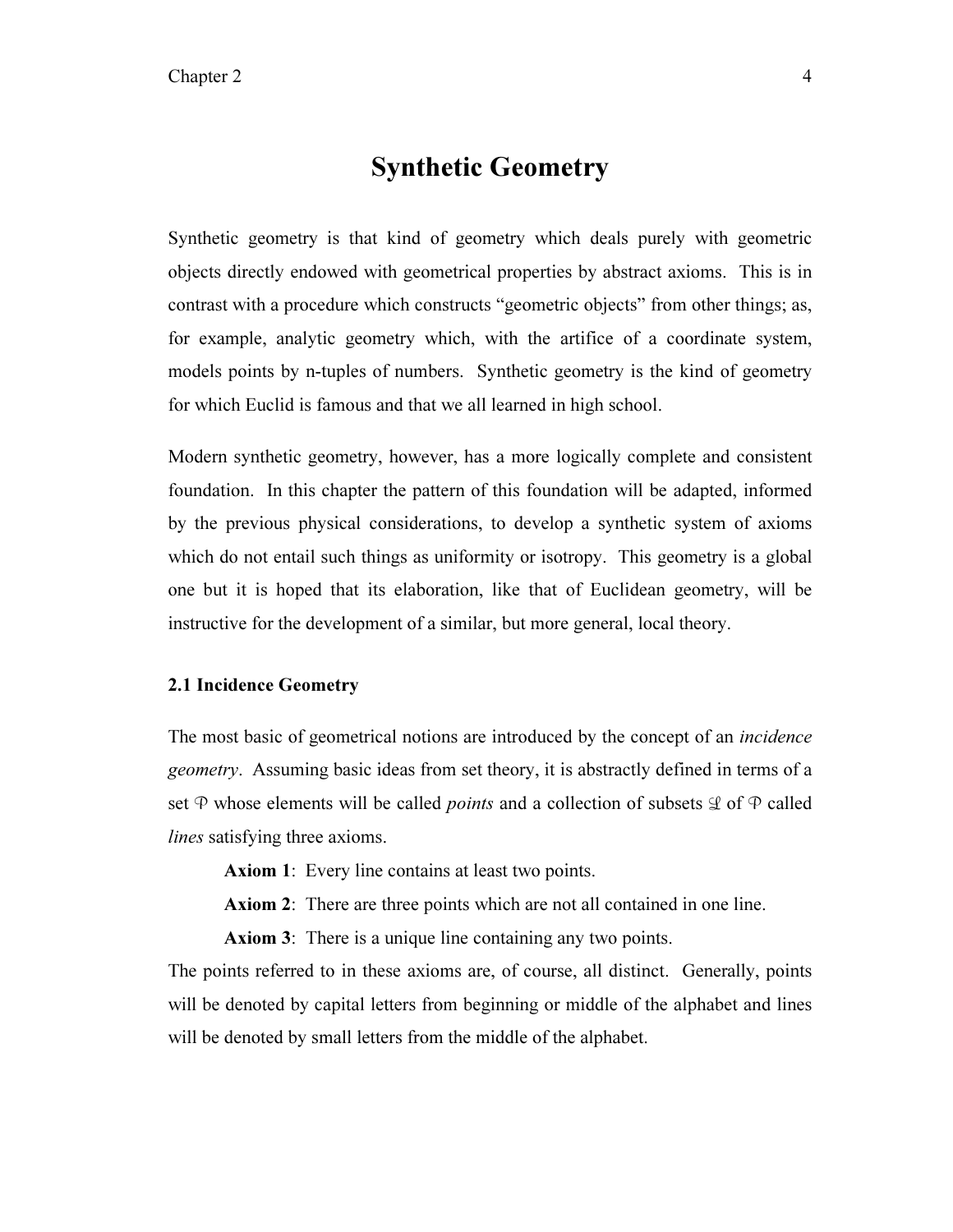The first axiom just rules out vacuity. The second axiom guarantees "at least two dimensions"; otherwise it would hardly be worth calling a geometry. The third incidence axiom has more substantial content. It both<sup>\*</sup> requires that there be a line connecting any pair of points and prohibits lines from converging to intersect twice.

These simple ideas are sufficient to establish some of the usual terminology and little else. A point contained in a line is said to lie on the line. Points are collinear if they are contained in the same line. Two lines with a point in common are said to intersect. Two lines which do not intersect are called *parallels*. The theorems that are possible are little more than restatements of the axioms such as the following.

Theorem 2.1.1. If two lines have two points in common then they are identical.

Incidence geometry is just the beginning of, not the object of, this study. There is no point in dwelling on it or belaboring the obvious.

#### 2.2 Metric Geometry

Ξ

There are two different approaches to synthetic geometry that can be followed from this point. One is the pure synthetic geometry<sup>†</sup> of Euclid and Hilbert which continues with additional abstract axioms. And the other is metric geometry<sup> $\ddagger$ </sup>, due to George David Birkhoff, which introduces the concept of a numerical measure of distance etc. in clear departure from the spirit of the Greek approach to geometry. The course taken herein is closer to this last. This would have been regarded with great suspicion by the ancient Greeks and may not seem genuinely synthetic to some.

<sup>&</sup>lt;sup>\*</sup> In a local version of this theory both contraries should be accommodated globally. Therefore this axiom will have to be modified in a more general theory.

<sup>&</sup>lt;sup>†</sup> See the book on non-Euclidean geometry by Greenberg.

<sup>&</sup>lt;sup>‡</sup> See the book on metric geometry by Millman and Parker. People whose background is in topology and analysis rather than geometry should be made aware that this established geometric term is not a synonym for metric space. Nor is the word "metric" being used in the sense with which they are accustomed; rather, following Birkhoff, it just refers to the existence of numeric measures.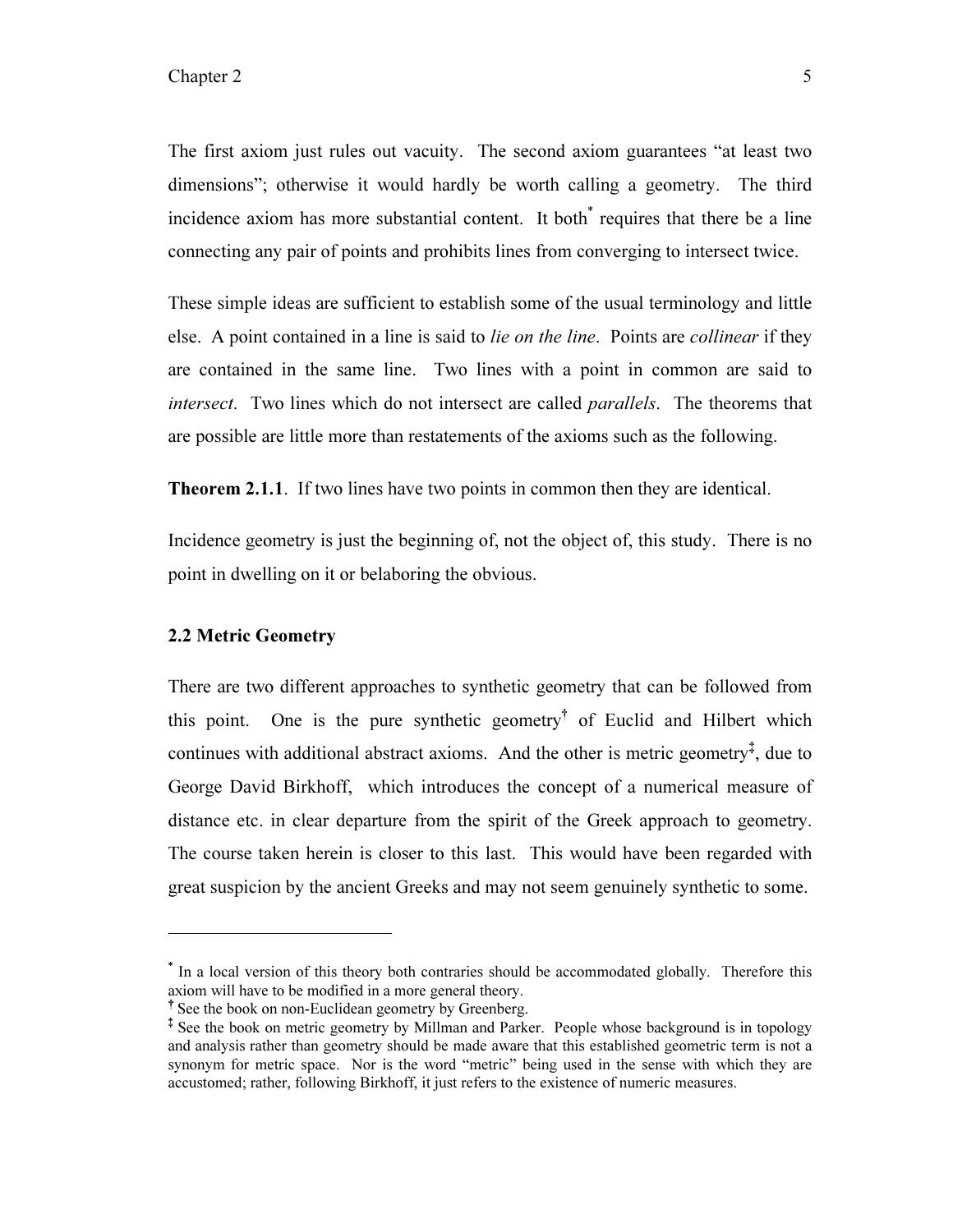ī

However, the significant differentiation between analytic and synthetic geometry does not turn on the use of analysis per se. Modern treatments of pure synthetic geometry essentially contain the axioms of the real number system<sup>\*</sup> which entail analysis anyway. But they are not based on coordinate systems (that is, modeling the geometry by n-tuples) like manifold theory, do not hypothesize a Riemannian metric, etc. It is precisely the assumptions about space that the use of such methods entail which this paper aims to avoid because, by generalizing from an algebraic model, they may be inadvertently specialized in a physically inappropriate way. By this criterion, referring to the approach of this paper as synthetic is justified.

For there to be a genuine distinction between the pure and metric approaches, some of the properties which allow the construction of the number system would have to be dropped from the pure axiom system. For instance, a large part of geometry can be obtained without continuity. Perhaps there is another, purer, way to obtain essentially the same results. From the point of view of physics this possibility is especially interesting since the concept of distance poses considerable epistemological problems.

In this regard, the question arises: is the distance measure unique? Or: can it be transformed in some way so as to preserve the interweaving structure<sup>†</sup> of the lines? If not, then the measure must, in some sense, be derived from the structure and is not fundamental. Being able to construct a distance from physical structure would be a considerable conceptual advance for physics. However, such possibilities and thoughts will not be pursued further here. They might be worth more consideration if the results obtained in this work turn out to be of physical use.

In Greenberg's Axiom system: the first 3 betweenness axioms, aspects of the first 3 congruence axioms and the continuity axioms.

<sup>&</sup>lt;sup>†</sup> For example, one possibility is to apply a scale factor, smoothly varying with direction, along each line.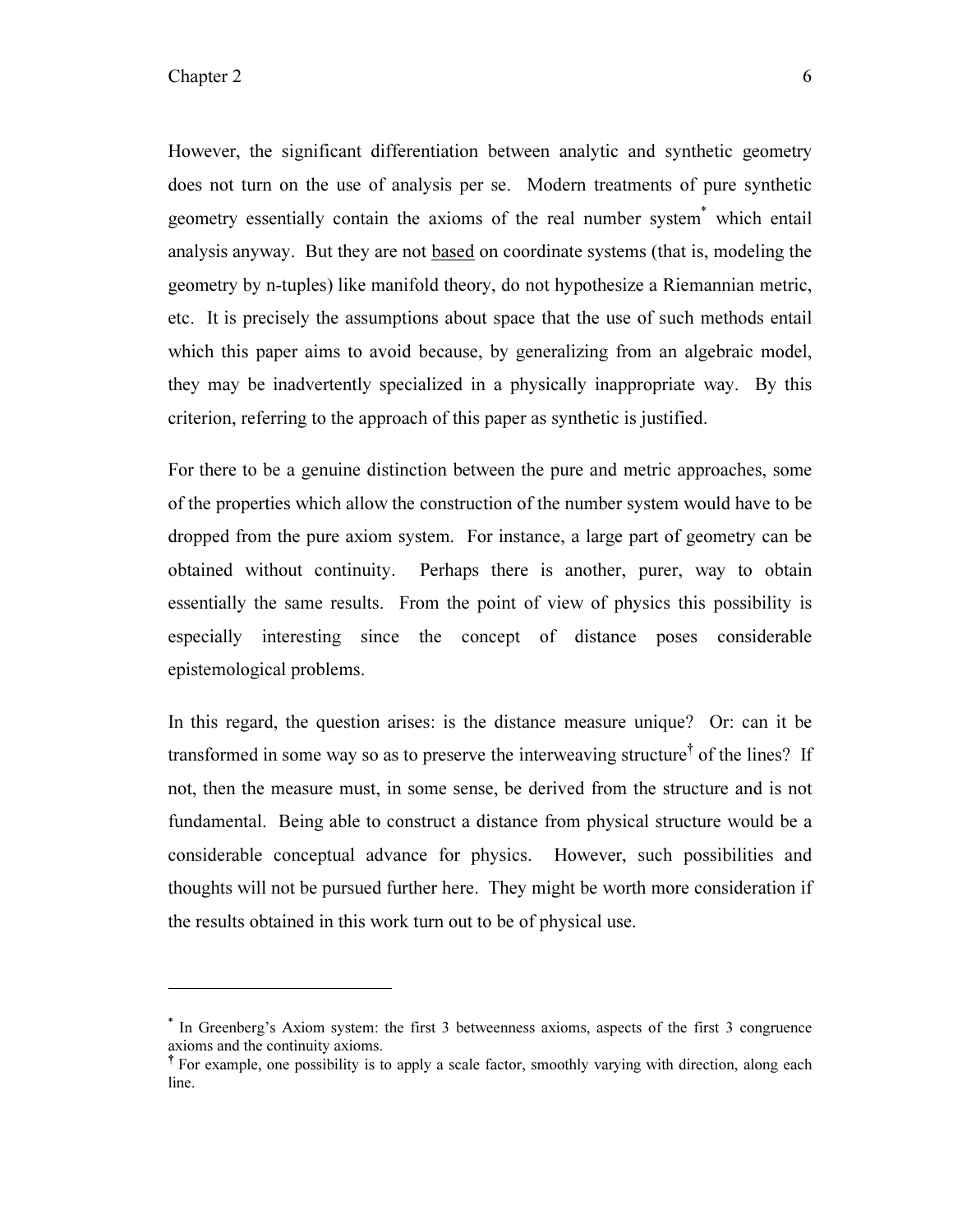ī

Directly introducing a distance measure is simpler and clearer than pure synthetic geometry as long as no questionable physical significance is attributed to it in the process. The result is considerable consolidation. Furthermore, this facilitates disentangling those essential aspects (which concern things like continuity) of the usual axioms of pure synthetic geometry from "physical" aspects (which concern things like isotropy) which are too special. Therefore, such "impure" means will be used without further apology.

**Definition**<sup>\*</sup>. For a line,  $m \in \mathcal{L}$ , a function  $r_m : m \times m \rightarrow \mathbb{R}$  which has the following properties will be called a ruler for m.

- (i) It is a bijection on either variable if the other is held constant.
- (ii) It is antisymmetic:  $r_m(A, B) = -r_m(B, A) \,\forall A, B \in m$ .
- (iii) It is additive:  $r_m(A, B) + r_m(B, C) = r_m(A, C) \,\forall A, B, C \in m$ .

A line which has a ruler will be called a *ruled line*.

The points on a ruled line inherit properties by being in a one-to-one correspondence with real numbers. Roughly speaking, a ruling defines continuity and imposes an order on a line. That is, it orders the points in the line so that there are points around and between other points without any holes. It provides such properties at once and in a unified manner in place of a collection of pure axioms which do so piecemeal.

Because of antisymmetry:  $r_m(A, A) = 0 \ \forall A \in m$  for any ruler. Therefore  $r_m(A, B) = 0$  iff  $A = B$  since a ruler is a bijection. Furthermore, given any fixed origin point,  $O$ , on a ruled line,  $m$ , then for all other points,  $A$ , on that line the quantities  $r_m(O, A)$  are a bijection between those points and the reals from which the

The definition of a ruler used here differs from the usual concept (in metric geometry) which is essentially a synonym for a coordinate system. It is more physically intuitive and is more adaptable to a localized theory. Line coordinatization will be deduced. This is actually somewhere between the pure synthetic approach and that of Birkhoff.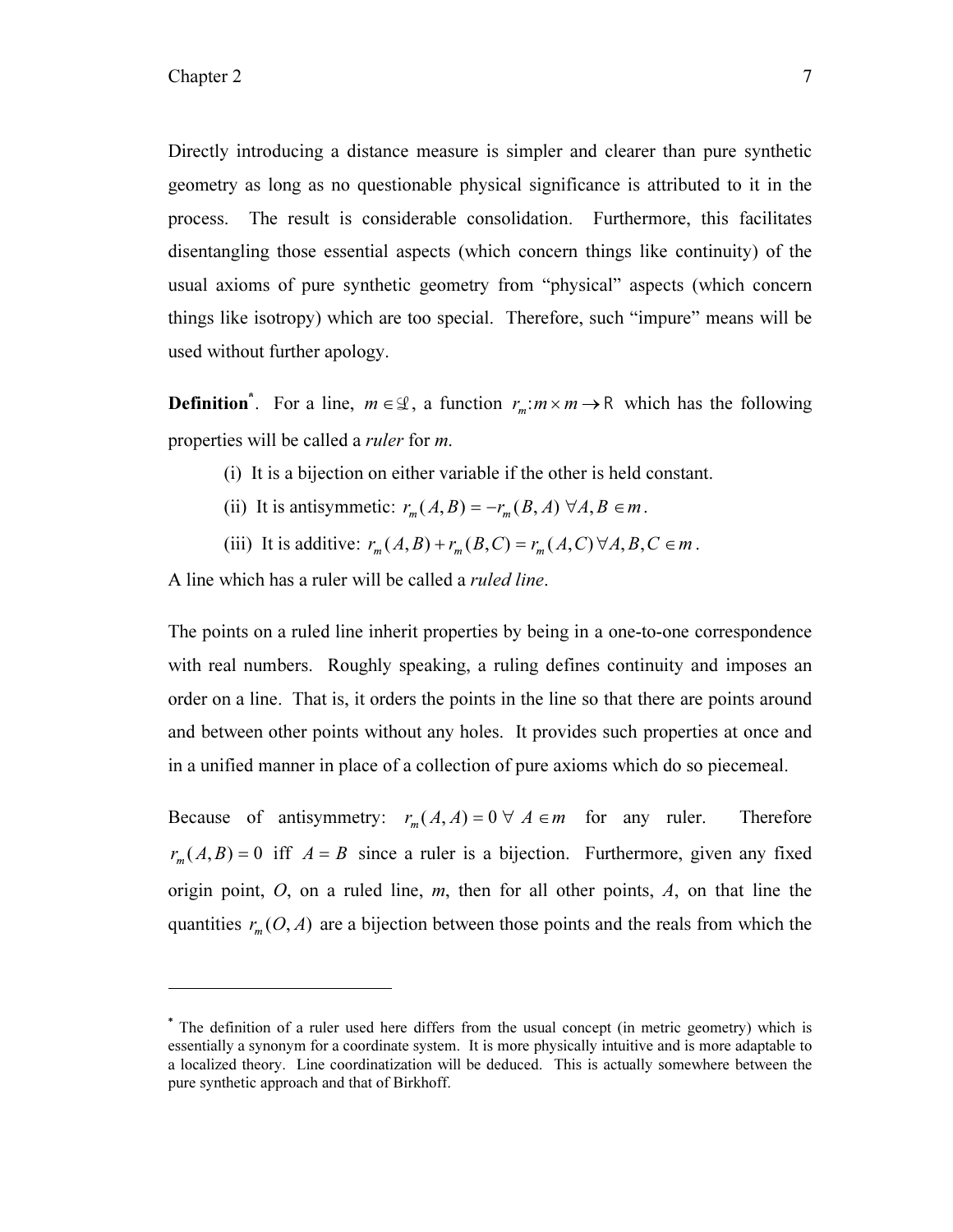Chapter 2 8

ruler can be obtained,

$$
r_m(A, B) = r_m(O, B) - r_m(O, A),
$$

because of addition and antisymmetry. This is called a *coordinate system* for the line and it exhaustively characterizes the nature of lines.

Note that any one-to-one function composed with such a coordinate system is also a coordinate system corresponding to a ruler produced from it as above. Since such a transformation may rearrange all the points, just the existence of rulers and coordinate systems are rather weak properties. Even composition by a continuous, monotonic function, tho it will yield the same topological properties, may produce a quite different coordinate system and rulers.

However, by fixing a particular ruler to be associated with each line it is possible to proceed to attribute more geometric significance to these special rulers.

Axiom 4. There is a particular collection of rulers which contains exactly one for every line. The rulers in this collection will be called *geometric rulers*.

These geometric rulers order the lines internally, measure the distances between their points and establish congruences in a particular and fixed way. They exhaustively characterize the internal nature of lines but they do not, by themselves, entail any relationships between different lines. Nevertheless, by means of these rulers, the pervasive intersecting lines are, so to speak, an ordered and continuous framework which knits space together in some way. By this means, characteristically in synthetic geometry, the lines and their geometric rulers serve the function which the artifice of coordinates do in analytic geometry or charts do for a manifold.

Note that multiplying any one of these rulers by any real number except zero yields another ruler which endows the line with exactly the same ordering and congruences. It is possible, therefore, to change the "scale factor" of a geometric ruler without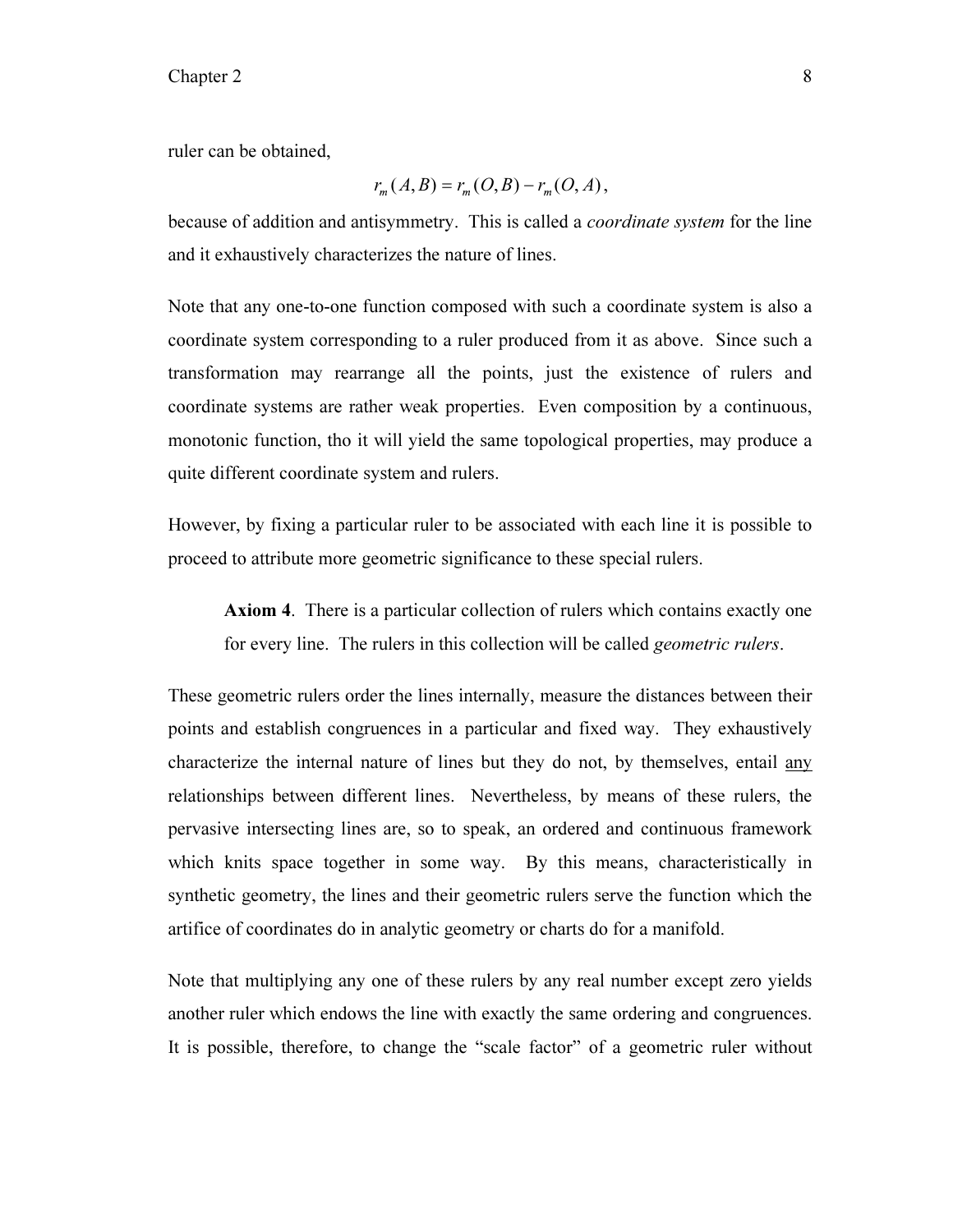altering the internal structure of its line. Since this scale factor cannot be continuously passed thru zero, however, there are two disconnected collections of these equivalent geometric rulers with "opposite signs". These distinguish the two different directions along the line and will be said to have opposite orientations. The absolute scale of the rulers will become geometrically significant only when making comparisons between lines. The orientation will be crucial in relating "nearby" lines to each other is a consistent way.

Since between any two points, A and B, there is a line, say  $m$ , (and therefore a geometric ruling which can be used) a *distance function*<sup>\*</sup> can be defined by

$$
d(A,B) = |r_m(A,B)| = |r_m(O,B) - r_m(O,A)| \qquad (2.2.1)
$$

between any two points. An incidence geometry in which all the lines have a coordinate system related to a distance in this way is called<sup>†</sup> a *metric geometry*. In distinction to this usual distance function, a signed distance measure, based on orientation, will be introduced later. Its use will be found preferable in this paper.

## 2.3 Elementary Concepts .

ī

In terms of the geometric rulers some needed concepts can now be introduced. For any two *endpoints*,  $A \neq C$ , on a line *m* define<sup>§</sup> a *segment* as follows.

$$
AC = \{ B \in m | 0 \le r_m(A, B) / r_m(A, C) \le 1 \}
$$
 2.3.1

 The standard geometrical definition is given on p.28 of Millman and Parker. It is distinguished from the topological concept of a metric (Roman, v.1, p.189) by not requiring the triangle inequality. <sup>†</sup> Millman and Parker, p.30.

<sup>&</sup>lt;sup>‡</sup> These concepts are all familiar and entailed by metric geometry per se. For example, see Chapter 3 of Millman and Parker. The presentation is merely adapted to use the present axiom system and illustrates its application. But the important thing to understand is that, altho the setting may be unfamiliar, these ideas are exactly like those of high school geometry. -

<sup>&</sup>lt;sup>§</sup> Note that the notation, AB, used for segments (and also that,  $\overline{AB}$ , which will be introduced later for segment measure) is not that used in many books. This convention follows that used in Greenberg; which is more consistent than the more common notation. For example, if  $\overline{AB}$  were used to denote a segment then logically a point should be denoted by  $\overline{A}$  and  $\overline{ABC}$  would be a triangle!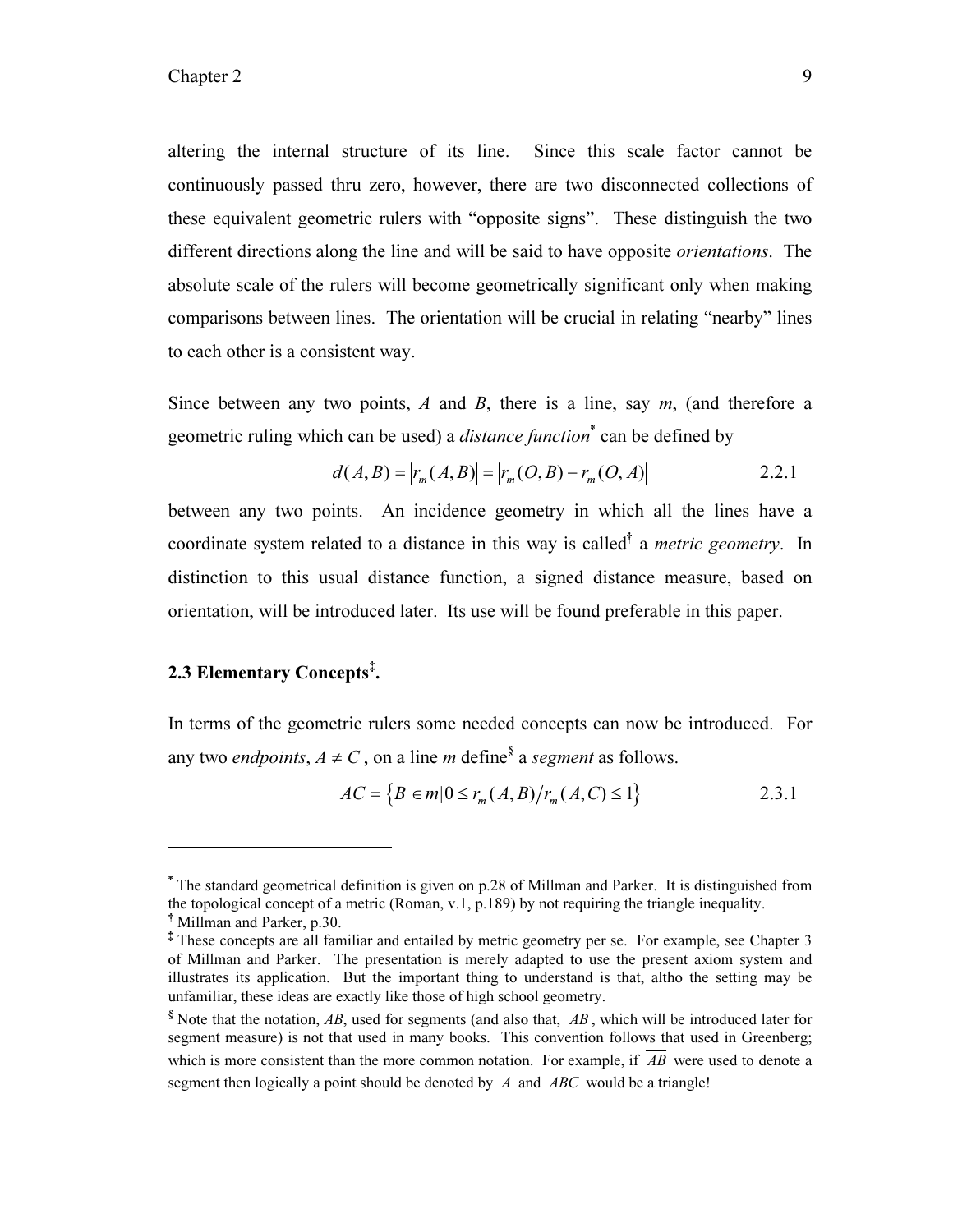Chapter 2 10

Obviously this is independent of scale and so, in particular, gives the same result for either possible orientation of the geometric ruler. Now, from the addition and symmetry properties of rulers

$$
\frac{r_m(A,B)}{r_m(A,C)} = \frac{r_m(A,C) - r_m(B,C)}{r_m(A,C)} = 1 - \frac{r_m(C,B)}{r_m(C,A)}
$$

and so

$$
0 \le \frac{r_m(A,B)}{r_m(A,C)} \le 1 \Leftrightarrow 0 \le \frac{r_m(C,B)}{r_m(C,A)} \le 1.
$$

Therefore  $AC = CA$ ; that is, the segments are the same, as a set, irrespective of order even tho the values of a ruler change sign with order. The distance function provides a notion of congruence between segments in the usual way.

If  $B \in AC$  and  $B \neq A, C$  then B is said to be *between A* and C. Clearly, from the above,  $B$  is also between  $C$  and  $A$ . If  $A$ ,  $B$  and  $C$  are any three distinct points on a line m then there are only three possibilities.

(i) 
$$
\frac{r_m(A,B)}{r_m(A,C)} < 0 \Rightarrow 0 < \frac{r_m(C,A)}{r_m(C,B)} = \frac{1}{1 - r_m(A,B)/r_m(A,C)} < 1
$$

$$
\text{(ii)} \qquad \qquad 0 < \frac{r_m(A, B)}{r_m(A, C)} < 1
$$

(iii) 
$$
1 < \frac{r_m(A, B)}{r_m(A, C)} \Rightarrow 0 < \frac{r_m(B, C)}{r_m(B, A)} = 1 - \frac{r_m(A, C)}{r_m(A, B)} < 1.
$$

Thus one, and only one, of any three distinct points on a line must be between the other two.

#### If  $B$  is between  $A$  and  $C$  then

$$
AC = \left\{ D \in m | 0 \le \frac{r_m(A, D)}{r_m(A, C)} \le \frac{r_m(A, B)}{r_m(A, C)} \right\} \cup \left\{ D \in m | \frac{r_m(A, B)}{r_m(A, C)} \le \frac{r_m(A, D)}{r_m(A, C)} \le 1 \right\}.
$$

But since  $0 < r_m(A, B)/r_m(A, C)$ , dividing by this factor gives: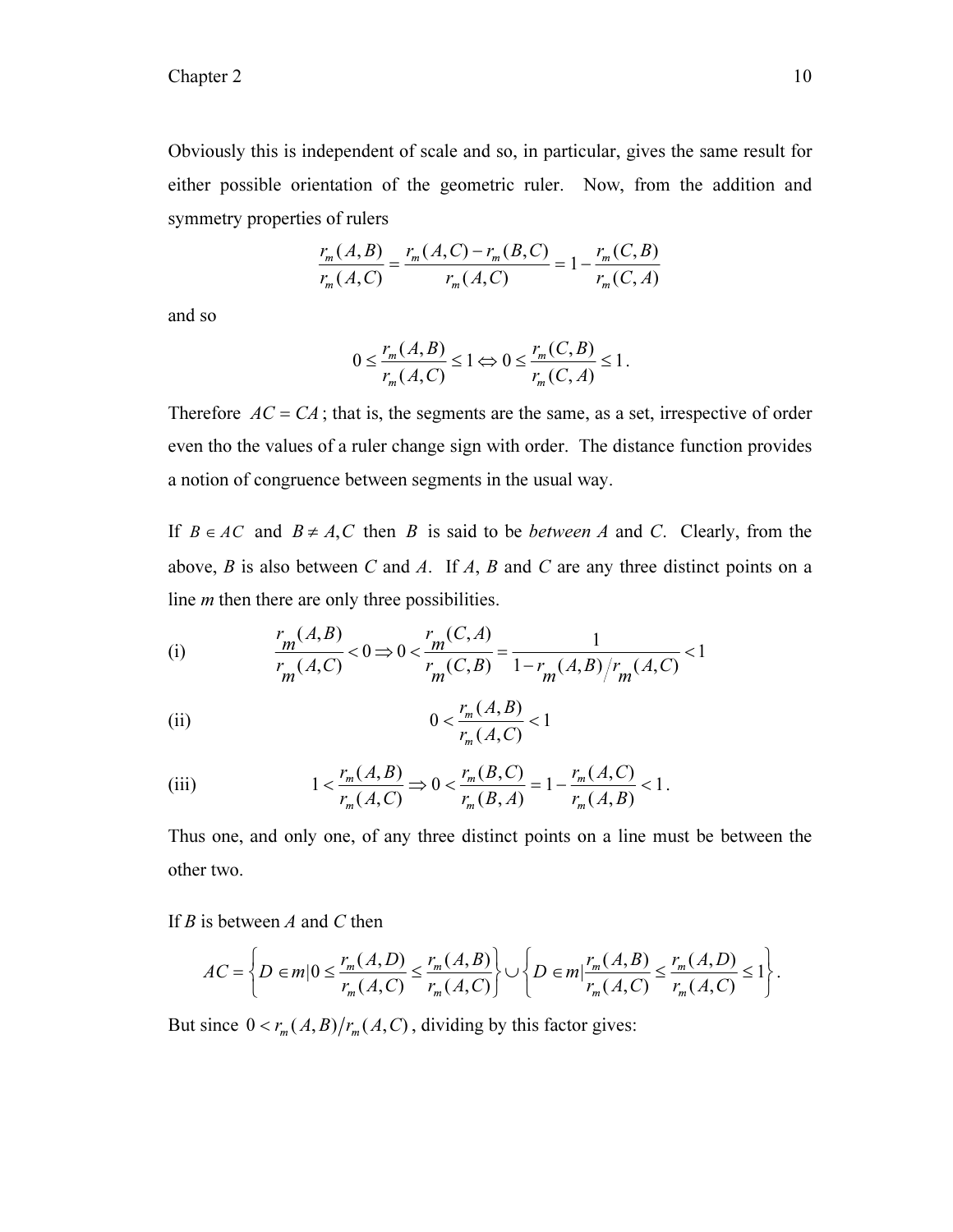$$
\left\{D \in m | 0 \leq \frac{r_m(A, D)}{r_m(A, C)} \leq \frac{r_m(A, B)}{r_m(A, C)}\right\} = \left\{D \in m | 0 \leq \frac{r_m(A, D)}{r_m(A, B)} \leq 1\right\} = AB.
$$

Considerably more, but similar, algebra gives:

$$
\left\{ D \in m \Big| \frac{r_m(A,B)}{r_m(A,C)} \le \frac{r_m(A,D)}{r_m(A,C)} \le 1 \right\} = \left\{ D \in m \Big| 1 - \frac{r_m(C,B)}{r_m(C,A)} \le \frac{r_m(A,D)}{r_m(A,C)} \le 1 \right\}
$$

$$
= \left\{ D \in m \Big| 0 \le 1 - \frac{r_m(A,D)}{r_m(A,C)} \le \frac{r_m(C,B)}{r_m(C,A)} \right\} = \left\{ D \in m \Big| 0 \le \frac{r_m(C,D)}{r_m(C,B)} \le 1 \right\} = BC
$$

Therefore if B is between A and C then  $AC = AB \cup BC$ .

Other common results can be obtained also. For example, by combining several cases of the above, then

$$
AC \subseteq AB \cup BC
$$

for A, B and C any three distinct points on a line.

Any point,  $A$ , on a line,  $m$ , divides it into two parts. These two parts are the sets

$$
\left\{B\in m\left|r_m(A,B)\geq 0\right\}\text{ and }\left\{B\in m\left|-r_m(A,B)\geq 0\right\}\right\}
$$

called rays, which have only the point  $A$ , called their vertex, in common. These will be called *opposite* rays. They result from either the line's geometric ruler or its negative (a geometric ruler of opposite orientation) and so correspond to the two orientations of their line. Note that if two rays of a line have the same orientation, that is if they are both derived from either the line's ruler or its negative, then one is contained in the other. Their mutual intersection is one of the original rays but their intersection with any ray of the opposite orientation is not. This is a way to tell whether or not two rays of a line have the same orientation without reference to the rulers.

This makes it possible to make a general definition that any two rays whose intersection is one of themselves have the same direction and to further define the equivalence class of such rays to be a direction in space. Directions will be a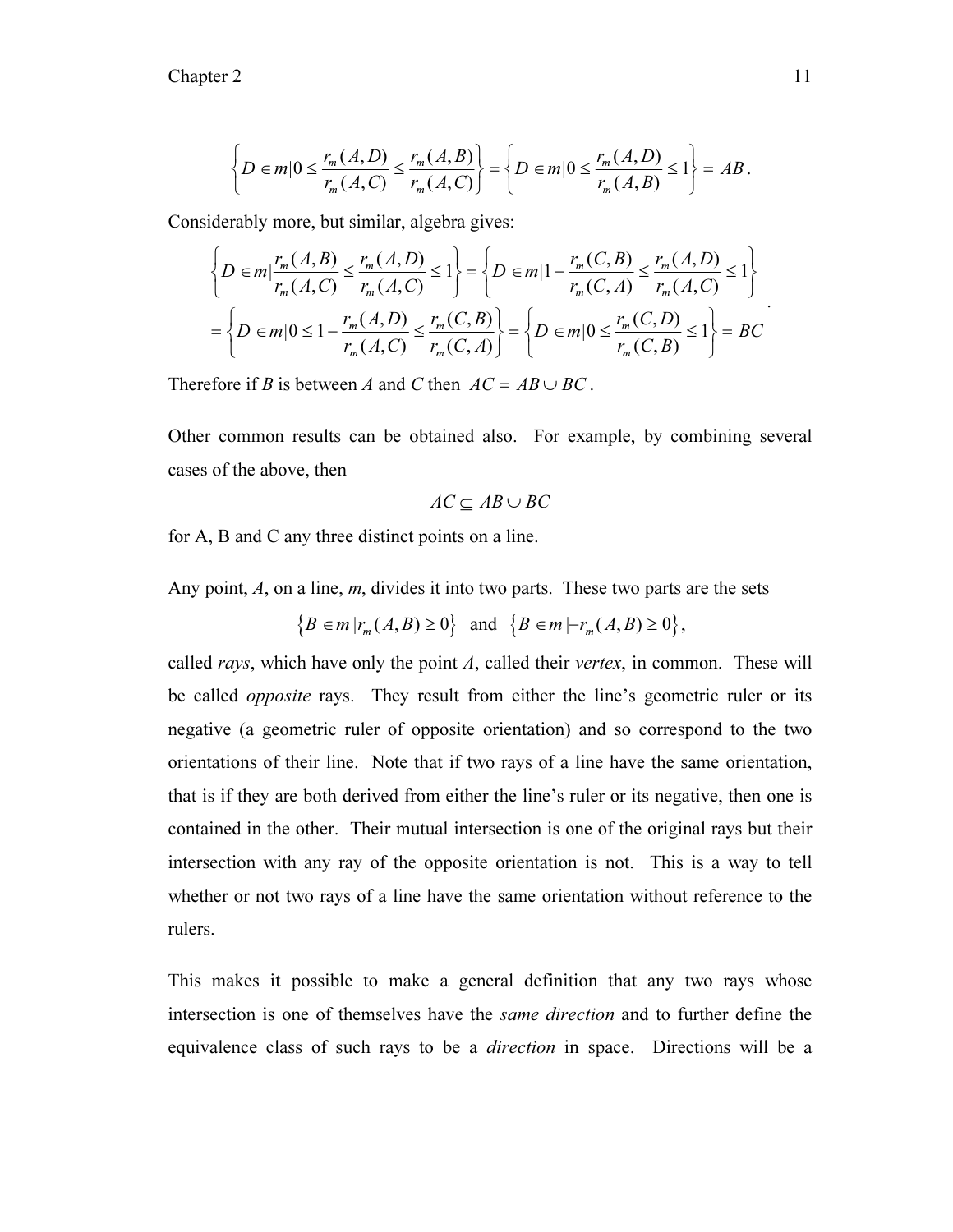principal element of the geometric theory being developed. A direction entails a line and an orientation of that line. Every line has two directions corresponding to its two orientations which will be called opposite or inverse directions. It is most convenient to deal with directions and it will usually not be necessary to explicitly specify their lines. A direction and a point on its line determine a ray; this is the most convenient way for rays to be identified. When the vertex point is clear from the context a ray may be referred to by the direction alone. Generally, both directions and rays will be denoted by capital letters from the end of the alphabet. In figures they will be indicated by arrows pointing out the extension of the (associated) rays. Also, if  $T$  is a direction or ray then the notation  $T<sup>-</sup>$  will be used to denote the direction or ray opposite to it. These notations are illustrated in the following figure.



Figure 1: Rays and Directions

#### 2.4 Oriented Measure

It is necessary to think carefully about and settle on the appropriate way to measure the "distance" between points. Such a measure has two different functions. One is: given a measure to locate a point on a line. For this purpose a signed measure, like a ruler, always smoothly distinguishes between nearby points but a distance function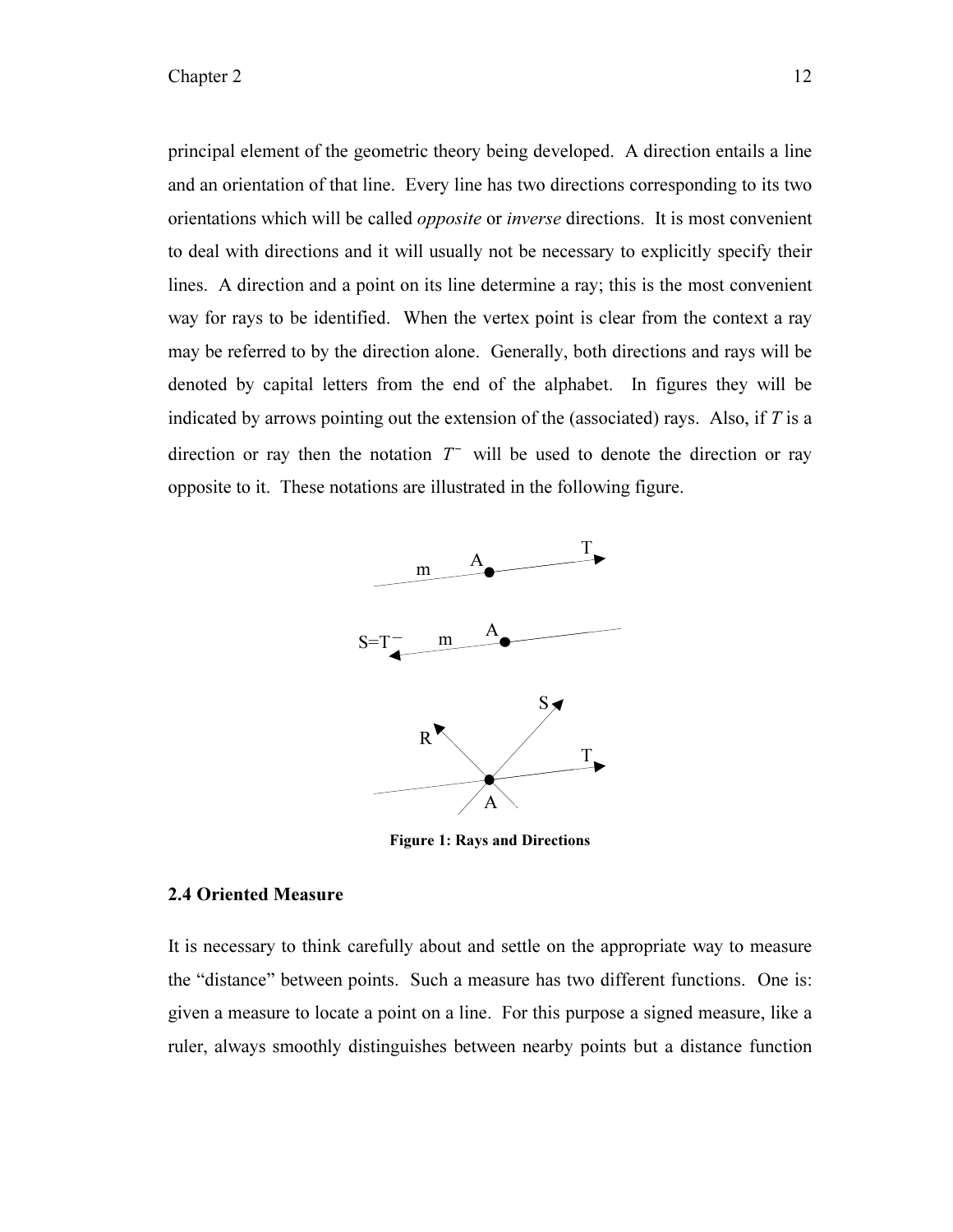does not. The other function is: given points to determine the "distance" between them; as, for example, for establishing congruences. For this a distance function or the absolute value is usually used. The first is like an independent variable or the argument of a function. The second is like a dependent variable or the value of a function. It is preferable to always measure "distance" in the same way. Otherwise the theory will be confused by apparent special cases and discontinuities that arise only from the inconsistency. Since it is natural to use a signed (continuous) measure for function arguments these considerations urge that it be used in all cases. Only in this way can functions involving "distance" be inverted, expressed in implicit form, or composed with each other.

The problem with doing this consistently in geometry arises from the fact that there is more than one path connecting two points. One path may traverse the line,  $m$ , connecting, say, the points  $A$  to  $C$ , to get between them. The other may "go around" (via  $A-B-C$ ) as in the figure below. Consider the distance between the intermediate



Figure 2: Alternate Paths

points on these trajectories and a fixed point, P, located between the endpoints. The direct line distances, which go thru zero along that path, must have opposite signs at the endpoints. The roundabout distances can never vanish on their path since it does not go thru P. So, if they vary continuously the endpoint distances must have the same sign. This seems to be an inconsistency: the distance measure for distinct points ought not to have two different signs! The conventional practice of just taking the absolute value amounts to ignoring this problem. Resolving it leads to a useful concept.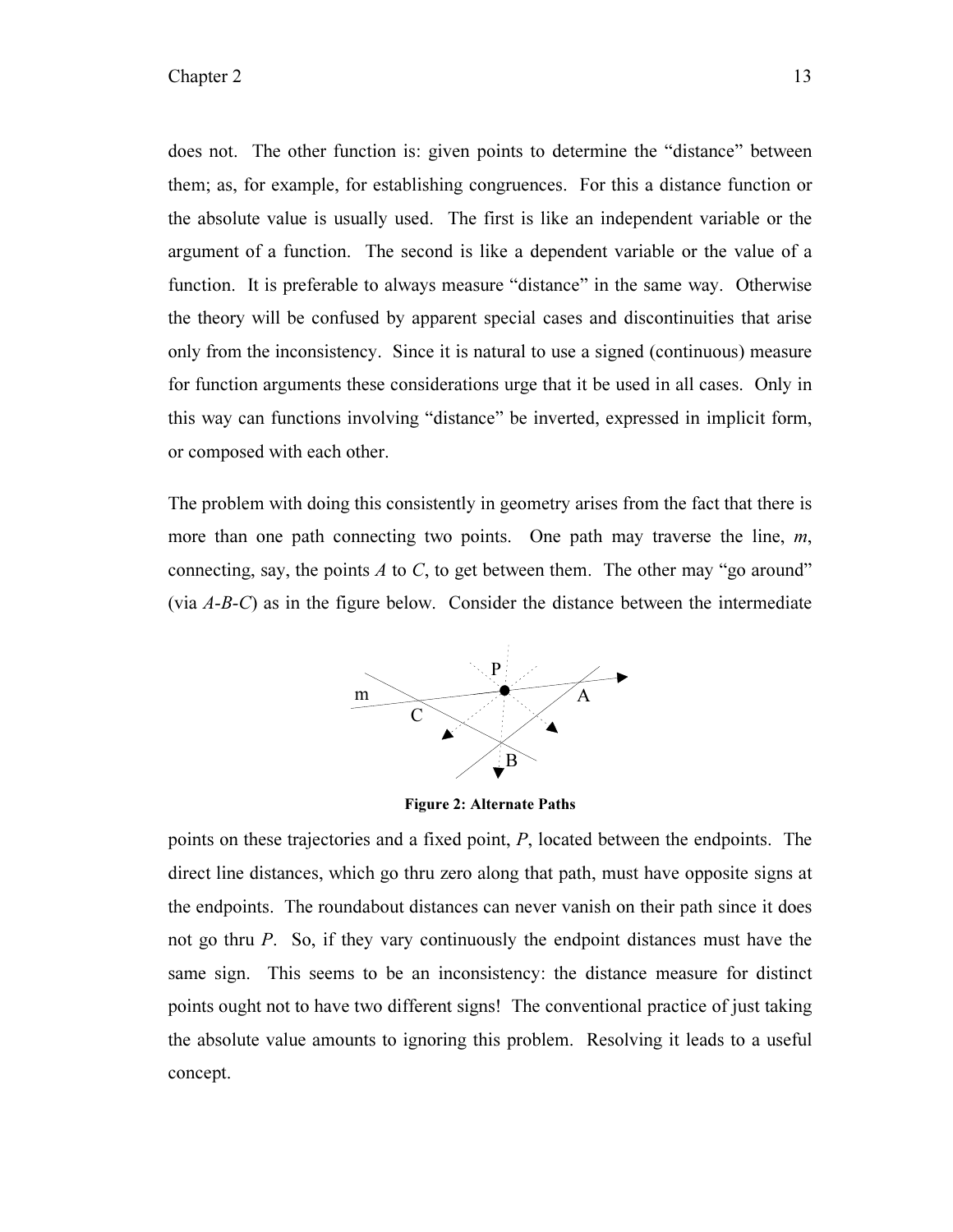This resolution results from realizing that two different things are actually being measured. The "distances" on the direct path are all measured on a single line as it is traversed by a point. The "distances" to points on the path  $A-B-C$  are measured on a variety of different lines which rotate away from the line  $m$  and back to it. The change that transpires is not so much in the "location" of the point, whose "distance" to P on its line may well be nearly constant, as in the direction of its ray. The initial and final measures are actually being taken according to measures of opposite orientation. These observations are the basis of how segments will be measured in this paper.

**Definition.** Given two points, A and B, on a line,  $m$ , and an orientation or direction, T, for that line then

$$
\overline{AB} = \begin{cases} r_m(A, B) & \text{if } T \text{ has the same orientation as the ruler} \\ -r_m(A, B) & \text{otherwise} \end{cases}
$$

is the signed distance or oriented segment measure. This is not a function of the points alone but also of a specified orientation. This is all and the only thing that the notation  $\overline{AB}$  will ever denote.

Since two points determine a line, explicit reference to the line of a measure is redundant and will hereafter be omitted. The line is implied by the orientation or direction anyway. And as long as context makes clear which of the two possible orientations is intended the orientation might also be omitted. In any case, for simplicity and compactness the intended orientation will not be indicated on the measure. It will be indicated separately; usually in diagrams by an arrow as in the



Figure 3: Segment Measure and Orientation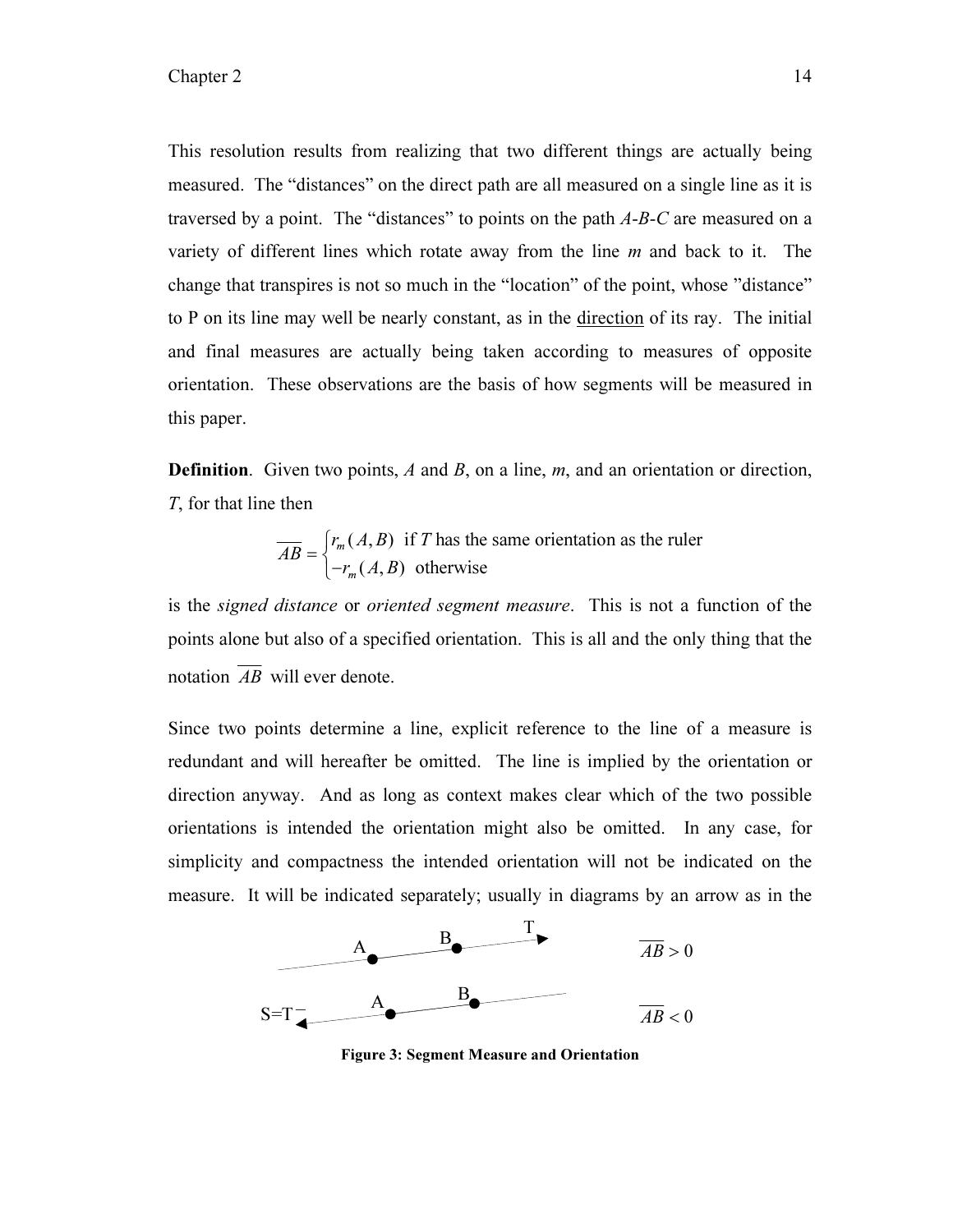figure above. In the first case,  $T$  denotes the orientation being applied. The second case demonstrates the application of the opposite orientation.

This way of measuring segments is more complicated than the usual distance function and it may seem inconvenient at first. But it becomes clear as the theory is developed that it is natural. It turns out to be the key to handling various essential ideas, such as defining trigonometric functions, consistently. (Note that it includes the usual distance as a special case: just select the orientation so as to always make the measure positive. It is sometimes essential, however, not to have to do this.) The important thing to remember is that, in measuring a segment, a direction needs to be specified also. In this way, direction becomes a fundamental element of the theory.

Certain direction specifications may become ambiguous in special cases and produce confusing complications. (For example, in the case of the distance function mentioned above the direction specification is ambiguous at zero.) Use of the signed segment measure provides an understanding of the source of such problems and terms with which to deal with them.

#### 2.5 Continuity

It is desirable that, roughly speaking, the segment measures on "neighboring" lines fit together in a smooth and continuous way. This will be ensured by the following.

Axiom 5. In any geometric construction, those segment measures which are mutually dependent are mutually thrice differentiable (except, possibly, in situations where a direction becomes ambiguous). When there is more than one independent variable in the construction this refers to partial derivatives and includes the mixed partials as well.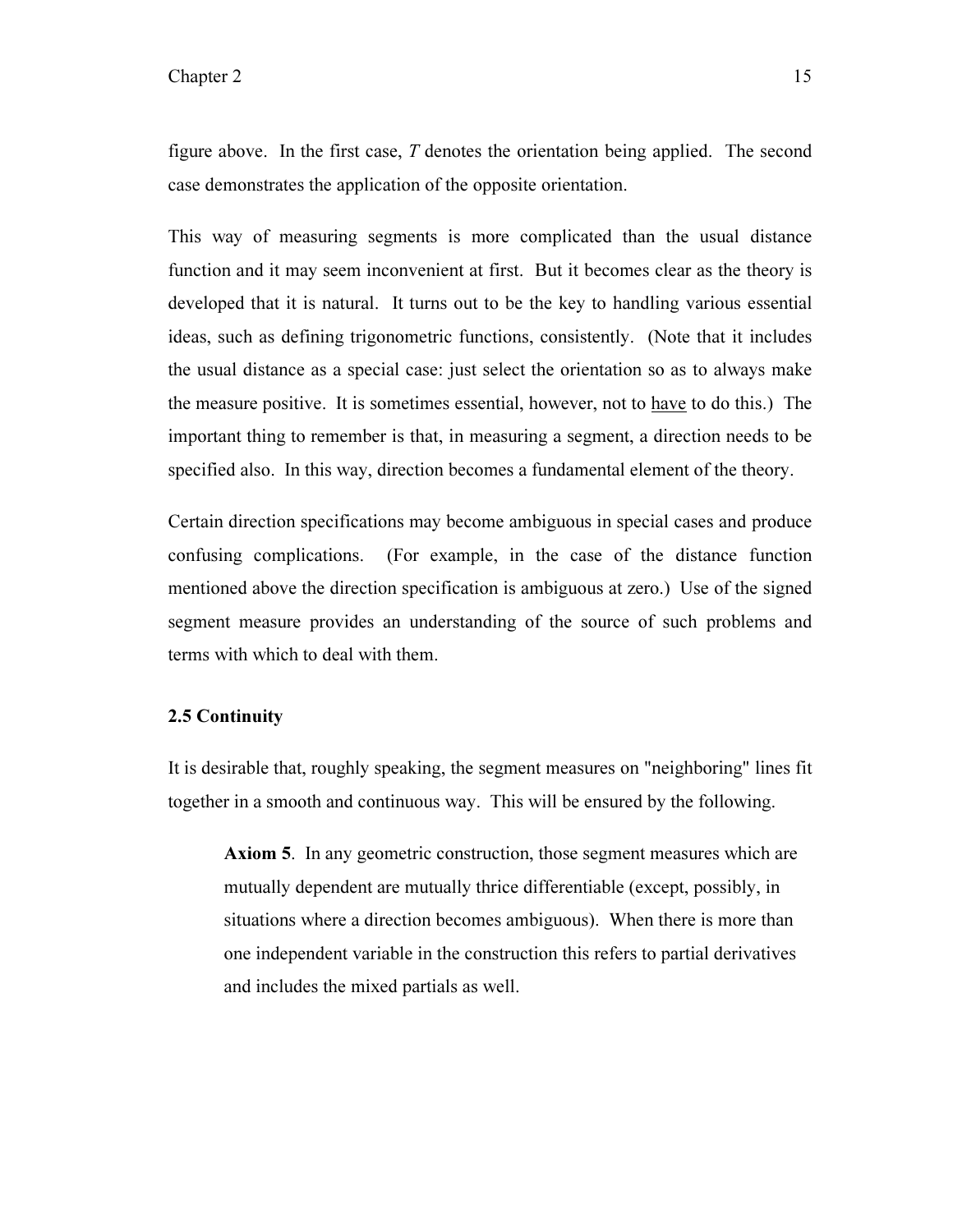Consider an example to illustrate the application of this axiom and the use of segment measure. In the figure shown below, there is a fixed point  $P$  on a line  $m$ . For an orientation T of m, a variable point  $Q$  on the line will be located with respect to P by the signed segment measure  $\overline{PQ}$ . Then, a fixed point A not on m will determine a (non-zero) distance  $\overline{OA}$  which, as a function of  $\overline{PQ}$ , will be called the point-to-line function. Note that this is a real valued function of a real variable. One



Figure 4: Point-to-Line Function

possible choice for the orientation, R, that determines the value of this function might be that for the usual distance: that is, so that  $QA$  is always positive. Then the continuity axiom just requires that this function always be thrice differentiable (except when  $\overline{PA} = 0$  and R becomes ambiguous for vanishing argument). In the Euclidean case, for example, this function is:

$$
\sqrt{\overline{PA}^2 - 2\overline{PA}} \overline{PQ}\cos\theta + \overline{PQ}^2
$$

where  $\theta$  is the angle (properly defined) between T and S, an arbitrarily chosen direction for the line between  $P$  and  $A$ . It is apparent that this quantity is actually a function of both directions and both distances.

This function is an important concept. But, it will turn out that the more natural form is that given by the following definition. This is only easy to express by use of the signed measure.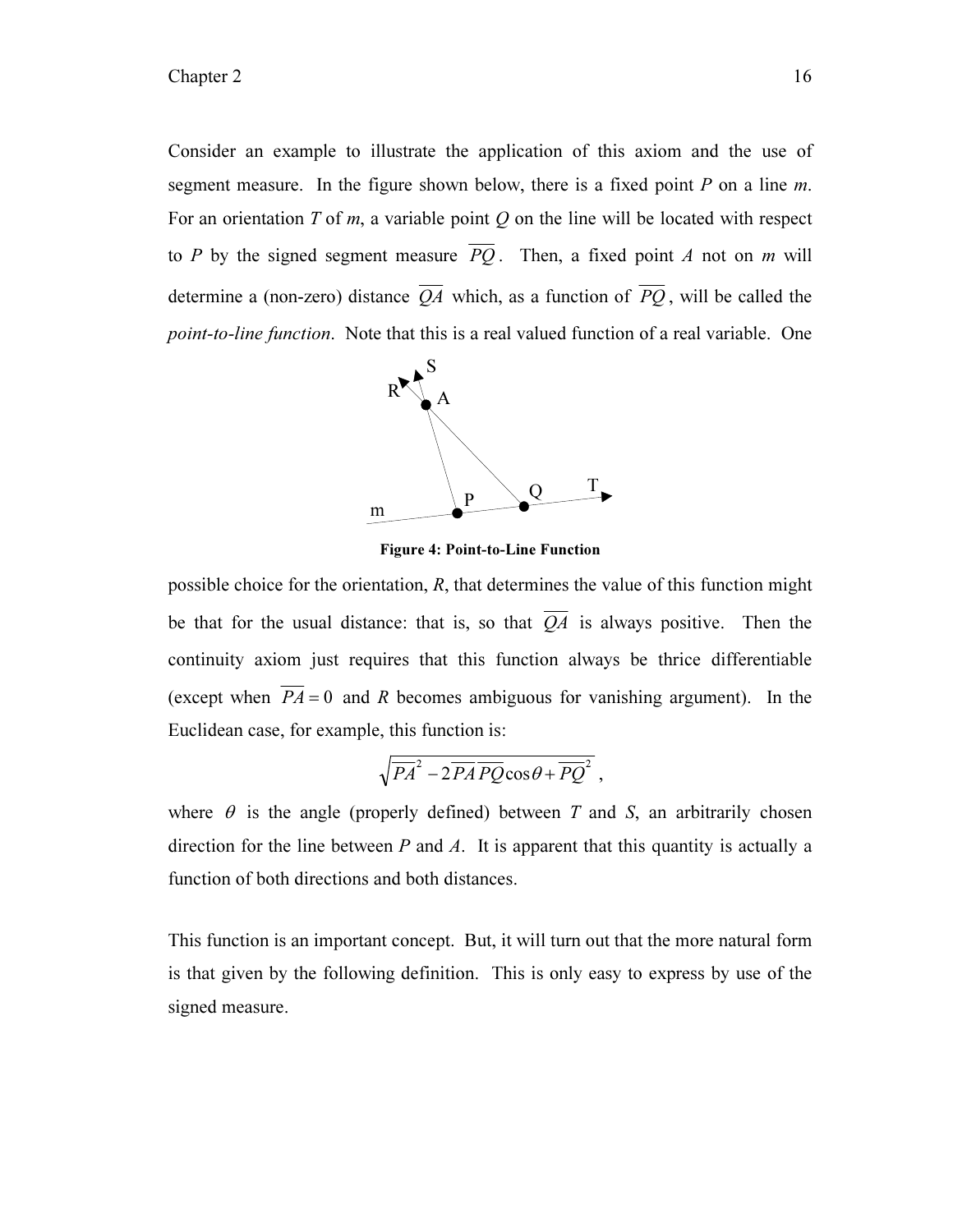**Definition.** For the orientation, R, chosen such that  $\overline{OA}$  has the same sign as  $\overline{PA}$ the family of functions with the value

$$
\overline{QA} = S_T(\overline{PA}; \overline{PQ})
$$

and the *argument*  $\overline{PO}$  will be called *line-to-line functions*. A specific function in this family is identified by the two directions  $S$  and  $T$  (which determine the line,  $m$ , and the intersection point P) and the segment measure  $\overline{PA}$  (called the *parameter*, which locates the point A on S). The direction S will be called the base ray while T will be called the *solitary* ray.

These functions have two variables. There is an ambiguity of direction when  $\overline{PA} = 0$ , as before. Otherwise, according to Axiom 4, the third derivatives of both variables, including the mixed partials, exist.

For an example consider the Euclidean plane. Let the directions T and S be determined by the angles  $\theta_{\tau}$  and  $\theta_{s}$ , respectively, counterclockwise from some arbitrary reference direction. If  $\overline{PA} = L$  and  $\overline{PQ} = x$  then

$$
S_T(L;x) = L\sqrt{1 - 2\frac{x}{L}\cos(\theta_T - \theta_s) + \left(\frac{x}{L}\right)^2}
$$
 2.5.1

is the line-to-line function. The positive square root is always used. In particular, note that when  $L$  is negative this expression gives the right answer with no need to consider another case for the complementary angle and that the function varies smoothly with the directions.

#### 2.6 The Geodesic Hypothesis

In the conventional developments of synthetic geometry substantial axioms concerning the congruence of angles and triangles are introduced. In Birkhoffs approach this takes the form of axioms for angle measure. These produce the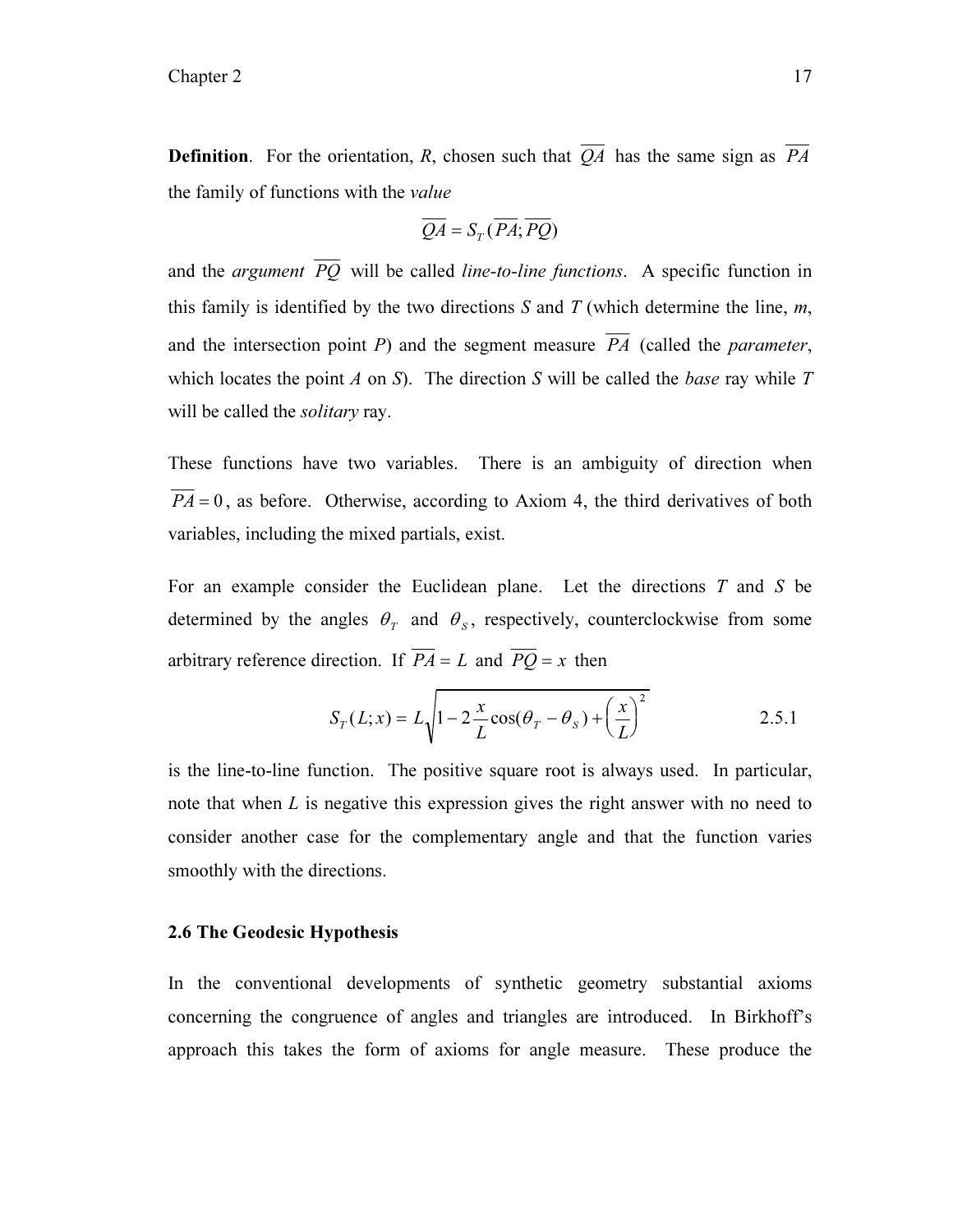familiar uniform, isotropic and twist free space of neutral geometry. In accordance with the ideas of the introduction this will not be done. Instead the *geodesic* hypothesis will be introduced.

**Axiom 6.** For any three distinct points,  $A, B, C \in \mathcal{P}$ ,

$$
\left|\overline{AB}\right| + \left|\overline{BC}\right| \ge \left|\overline{AC}\right|,
$$

the triangle inequality is satisfied. The equality obtains only if the points are collinear and B is between A and C.

The absolute values of the measures are distance-like *on their lines* and can be used to establish "congruences" between segments on different lines. Note, in passing, that the distance function mentioned before, in view of the geodesic hypothesis, satisfies all the axioms needed to make the space of this paper a metric space. The geodesic hypothesis means that all lines are, roughly speaking, "straight" or "geodesics". It relates measures on different lines to each other in a geometric way that goes beyond mere continuity and gives some meaning to the congruence relations they entail. This hypothesis makes the way that the geometric rulings knit the space together of a special kind and is the source of the richness of the resulting theory.

While the internal structure of lines has been given by hypothesis, it remains to give as complete a characterization as possible of the nature of the rest of the space. It is surprising that, on the basis of the axioms given, it will eventually be possible to derive nearly definitive properties of angles and triangles in place of the abandoned congruence axioms. Furthermore, the synthetic construction of an angle-like natural measure of direction will be possible. All these results flow from the geodesic hypothesis. The Euclidean axioms by which these sorts of things are usually obtained are, therefore, not necessary for them. Rather the usual axioms merely give them in a particular form. For instance, they give the natural angle measure in the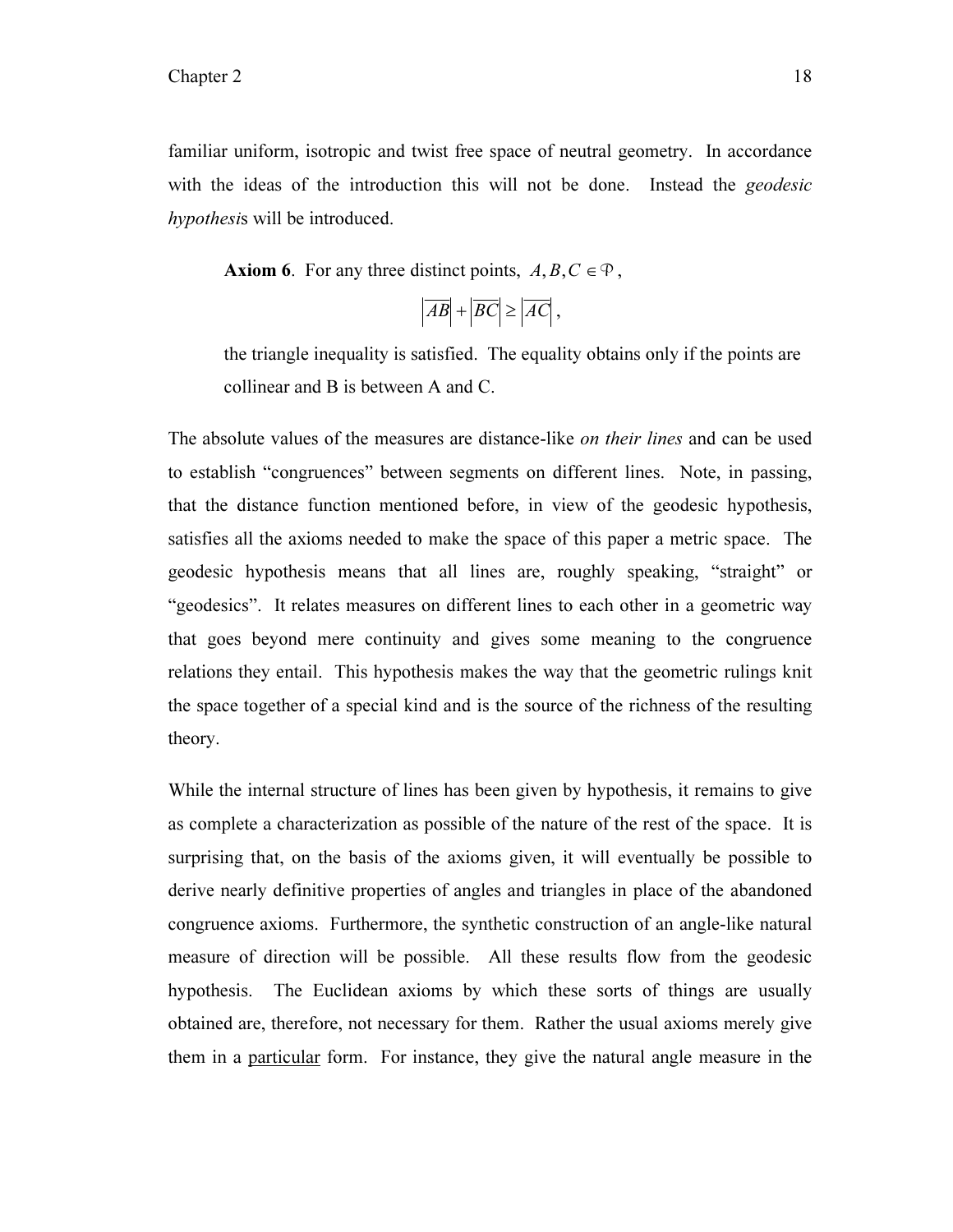form of the familiar Euclidean angle which turns out to be a special case of a more general quantity.

## 2.7 Euclidean vs. Physical Geometry

The differential synthetic geometry entailed by this axiom system will be called a physical geometry for convenience. In many ways the two dimensional version of physical geometry is similar to ordinary synthetic Euclidean plane geometry. Axioms 1-3 are the same. Axiom 4 has been shown to be equivalent to the existence of coordinate systems on the lines which is the corresponding axiom in Birkhoff's ruler and protractor formulation. It is known that Euclidean geometry satisfies the continuity axiom and that its lines satisfy the geodesic hypothesis. Therefore, Euclidean geometry is a special case of physical geometry and so it must be possible to specialize any result obtained to the Euclidean case. Considering this example will be instructive at every point of the investigation.

The differences are that all the assumptions which lead to uniformity or isotropy have been excised and replaced with other, physically motivated, axioms which make no such assumptions. Accordingly, it is to be expected that the local geometrical characteristics of the space specified by these axioms may vary with position and direction. It is reasonable to call such a geometry a differential geometry altho it arises from a point of view which may be somewhat alien to conventional differential geometers.

## 2.8 Busemann's Examples

Noted mathematician Herbert Busemann has done some work tangential to that of this paper. In the course of it he gave a type of example which in some cases are

Ξ

<sup>\*</sup> See the Appendix.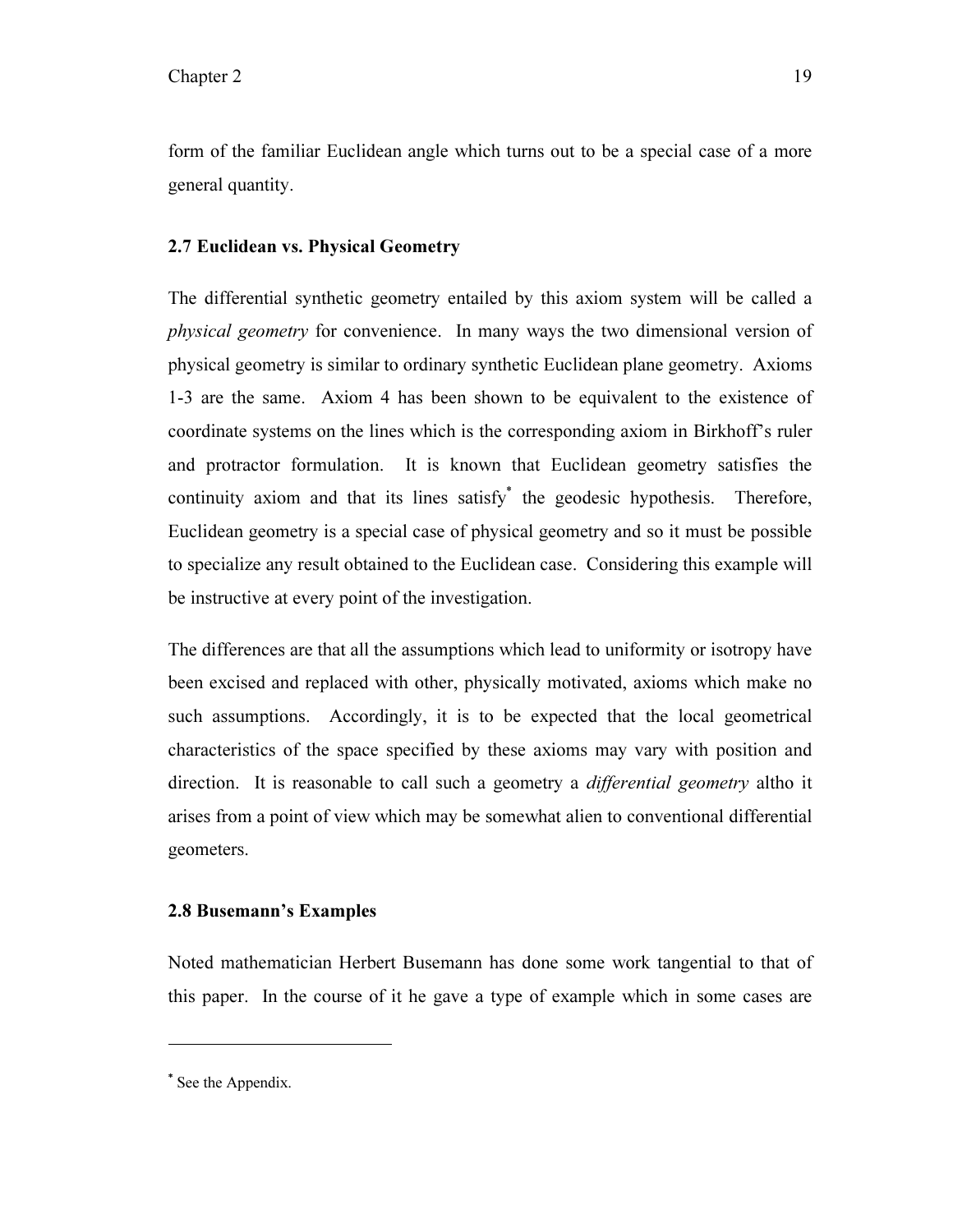physical geometries. They show that rather singular behavior is possible in a physical geometry: For instance, either all parallel lines can converge at infinity or all parallel lines can diverge at infinity. The demonstration of such possibilities is interesting but not physically remarkable.

A more interesting point is that since Bussman's examples are not Riemannian this shows that physical geometry is not necessarily Riemannian.

These examples also suggest a more telling physical conclusion because their distance function is constructed by a physically bizarre process. That is, it is a mathematical contrivance, not based on any physically intelligible principles, solely for the purpose of artificially satisfying the axioms. This is not to disparage Busemann's ingenuity or the usefulness of such contrivances for the purpose of supplying mathematical counterexamples. However, that it is possible for such a distance function to satisfy the axioms is a clear indication of their physical inadequacy. The present axiom system must be incomplete. A physically satisfactory geometry ought to be restricted to more natural structures. This suspicion will ultimately be reinforced by the general characterization which can be derived for physical geometry's tangent space. So far, however, suitable additional, physically based, axioms have not been discovered to complete the theory.

The appendix contains a discussion of Busemann's construction where anyone can read it but it will not be a pointless diversion from the subject at hand.

## 2.9 A Natural Example

Ultimately it will be possible to deduce the most general scaling, isotropic physical geometry (tho this demonstration is beyond the scope of the introductory material in

ī

 Due to Dr. Plaut.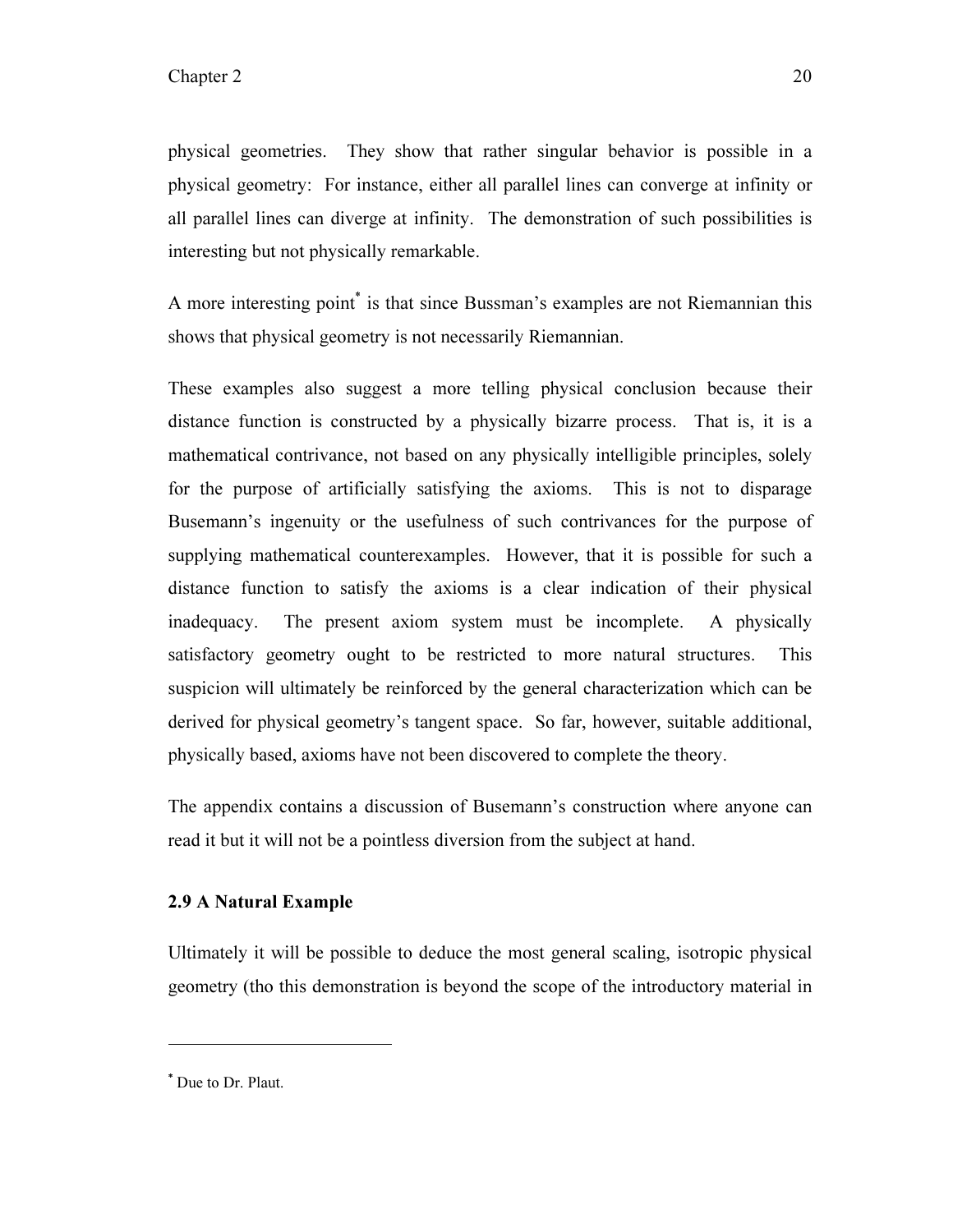this paper). Scaling means that any figure may be constructed at an arbitrary scale and all other properties (e.g. the angle derivatives, ratios of segments etc.) remain invariant. Isotropy means that the properties of the space do not vary with direction: "rotation" of figures is an isomorphism. This special geometry is natural in the sense that it is a consequence of combining these physically meaningful characteristics with the axioms of physical geometry.

This geometry is a Cartesian plane (that is, the points are ordered pairs of numbers and the lines are the usual lines) upon which the following distance function is imposed.

$$
d(x,y) = \sqrt{t(x_1 - y_1)^2 + m(x_1 - y_1)(x_2 - y_2) + g(x_2 - y_2)^2} e^{-\frac{m}{\Delta}\phi}
$$
 2.9.1

where  $\varphi =$ - -  $^{\mathrm{+}}$ æ è l. ö ø  $tan^{-1}\left[\frac{28}{3}\frac{x_2}{x_2} + \frac{m}{x}\right]$ . . .  $2g x_2 - y$  $x_1 - y$ m  $\Delta$   $X_1 = V_1$   $\Delta$ . The various constants are related by

$$
\Delta = \sqrt{4tg - m^2}, \sqrt{t} = e^{\frac{m}{\Delta} \tan^{-1} \frac{m}{\Delta}} \text{ and } \sqrt{g} = e^{\frac{m\pi}{2\Delta}}
$$

which leaves only one free parameter in the geometry.

Obviously, when m vanishes this reduces to Euclidean geometry as a special case. Here it is tacitly assumed that the discriminant in the square root is positive. This entails a transcendental inequality

$$
4e^{\frac{m}{\Delta}\left(2\tan^{-1}\frac{m}{\Delta}+x\right)}\geq m^2
$$

which it is clearly possible to satisfy for small  $m$  (that is, in the interesting vicinity of the Euclidean case) of either sign. (For the other sign of the discriminant the nature of the geometry changes in character.) This is an example of a physical geometry with a naturally derived structure which nevertheless has both non-Euclidean and non-Riemannian characteristics (it does not have a Euclidean tangent space).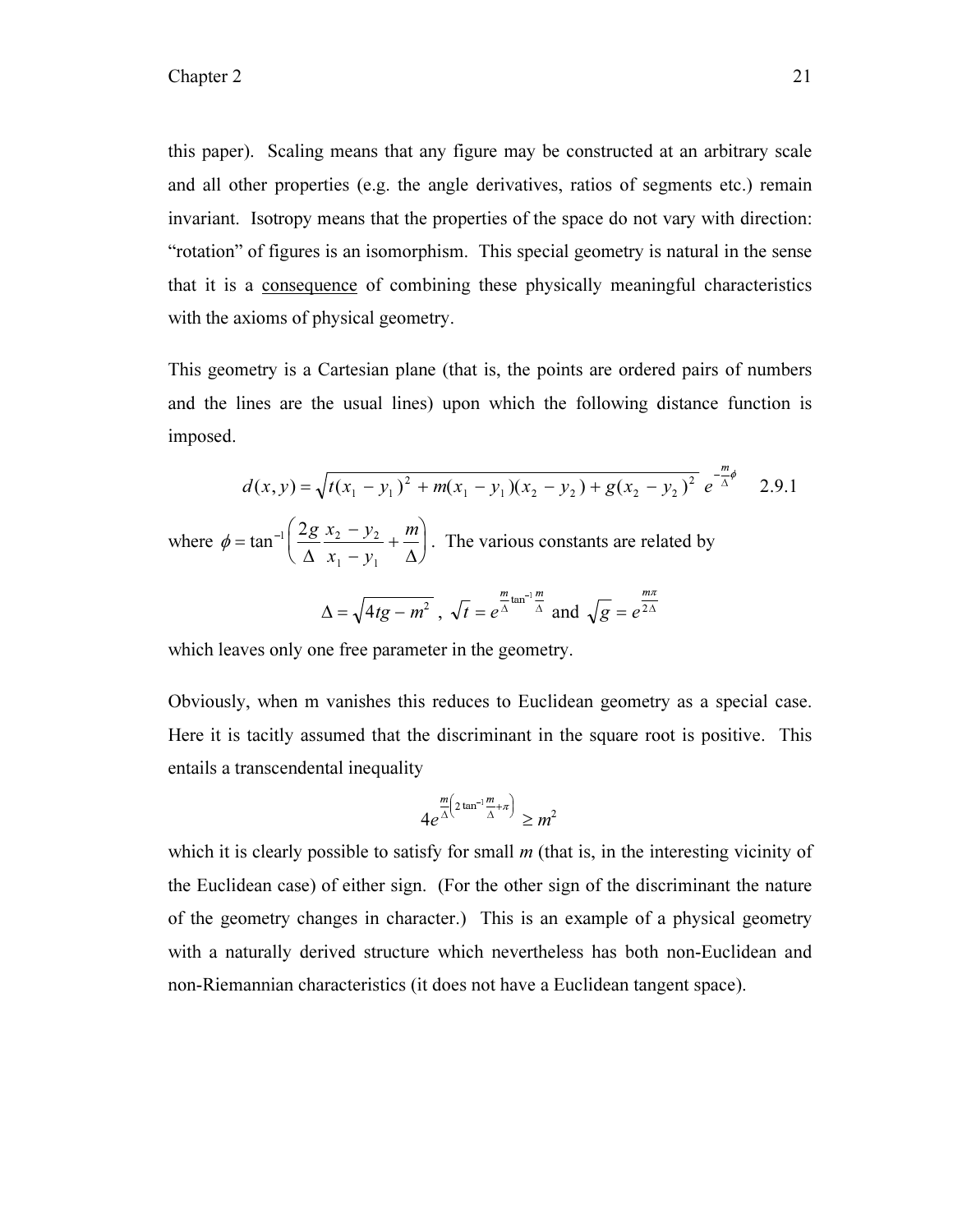## Chapter 2 22

#### 2.10 Global and Local Differential Geometry

Like ordinary synthetic geometry, this geometric system is a global one. That is, the axioms apply between any points and over all distances. Because such a global geometry cannot include many geometries of great mathematical or physical interest, such as those of the sphere or of planetary orbits, it might be considered of minor or specialized interest.

To include the more interesting phenomenon a geometry must be local. That is, the axioms, rather than applying to the whole plane, must apply only to any sufficiently small, but finite, neighborhood of any point. In this way the possibility of topological complications are not inadvertently and unnecessarily excluded while specifying the nature of the geometry.

There are also conceptual physical considerations which argue toward a similar attitude. Making distant comparisons, or even comparisons between substantially distinct directions, are epistemologically questionable procedures which would be best avoided. Accordingly, for instance, it would be physically preferable to regard the triangle inequality as pertaining only to triangles all of whose sides "nearly" coincide with a common line. No attempt will be made here to give this a precise meaning; that is a task to be undertaken when a local theory is developed.

Nevertheless, the asymptotically flat geometries which global physical geometry can be expected to include ought to be of considerable intrinsic interest to both physics and mathematics. Physically, if these axioms hold then space must at least have their logically consequent properties. If, on the other hand, some of the consequences are not physical then space must violate these axioms in some way. Similarly, everything deduced from the axioms must hold for the geometry of Riemann or Riemann's geometry must violate the axioms in some way. Understanding any of these possibilities promises insight.